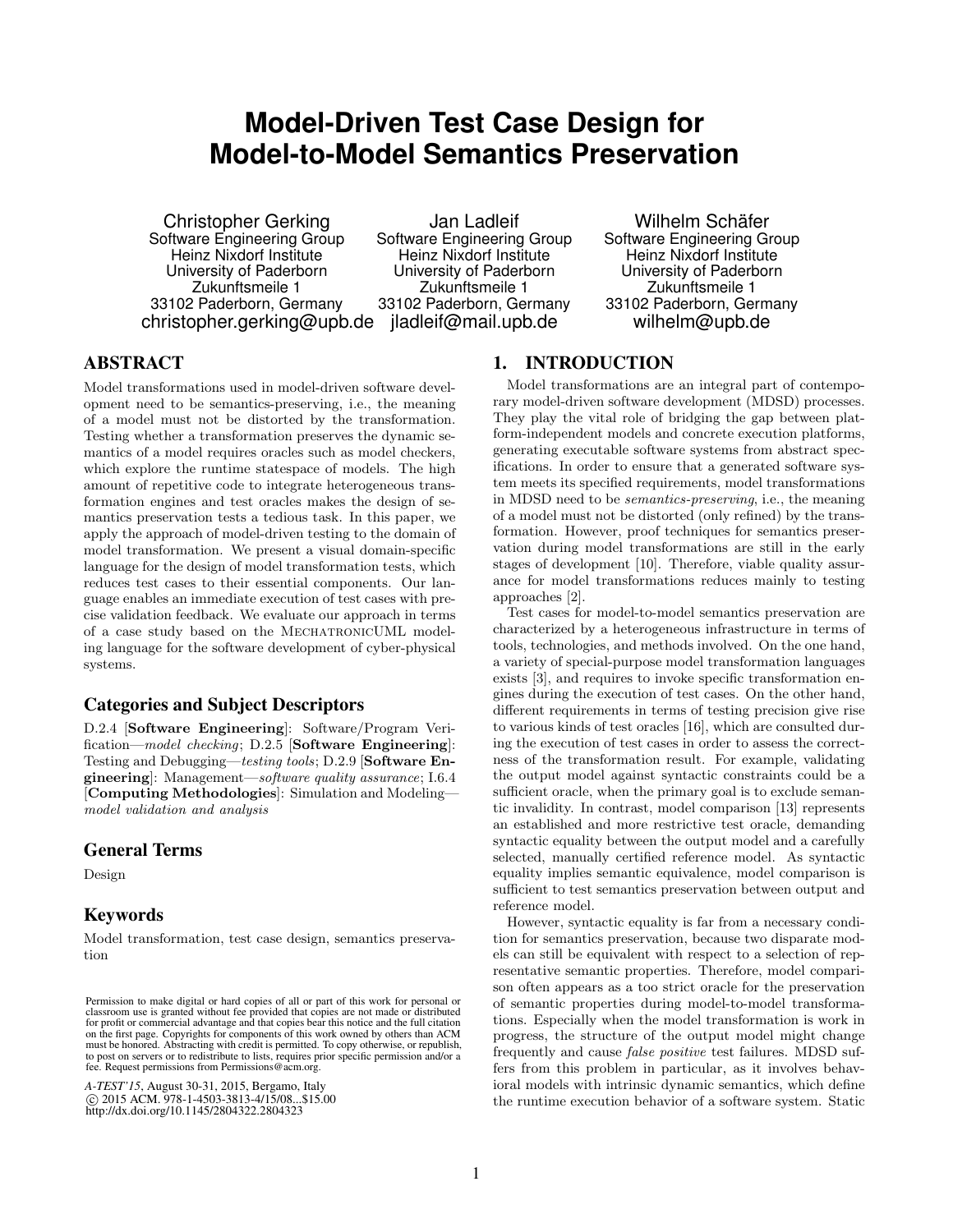reasoning at syntax level is inappropriate to argue about these dynamic semantic properties. Hence, testing semantics preservation efficiently requires a test oracle that operates beyond the syntax level, and analyzes output models in terms of their dynamic semantics. Thus, oracles need to explore the runtime statespace of the models involved, using dedicated tools for model simulation or model checking [\[7\]](#page-5-5).

Test cases for model-to-model semantics preservation require a considerable amount of repetitive *glue code*, usually written in a general-purpose programming language that supports the integration of heterogeneous technologies. For example, a test case could invoke a specific transformation engine to transform an input model into an output model, before invoking a specific model checker to analyse the output model for certain semantic properties. Integrating such heterogeneous technologies makes the test case design for model transformations a tedious task, because the repetitive integration code is irrelevant to the essential logic of the test cases.

In this paper, we apply the approach of model-driven testing to the domain of model transformation. We present a visual domain-specific language (DSL) for the design of model transformation tests, which abstracts from irrelevant details and reduces test cases to their essential components. Our DSL supports the visual flow-based modeling of test cases, and enables to specify the flow of models between different components, while abstracting from the concrete execution order. The approach also enables an immediate test execution with precise visual validation feedback. We evaluate our approach in terms of a case study based on the MECHATROnicUML modeling language for the software development of cyber-physical systems [\[4\]](#page-5-6).

In summary, the contribution of this paper is (i) a language concept for the model-driven design of test cases for semantics preservation during model-to-model transformations, and (ii) a visual DSL as an application of our concept, enabling the design and execution of semantics preservation test cases in the context of MECHATRONICUML.

Our paper is structured as follows: Section [2](#page-1-0) describes our model-driven testing approach for model transformations. In Section [3,](#page-2-0) we demonstrate our approach in terms of a visual DSL for the design and execution of test cases. We discuss related work in Section [4,](#page-4-0) before concluding in Section [5.](#page-4-1)

# <span id="page-1-0"></span>2. MODEL-DRIVEN TESTING OF MODEL TRANSFORMATIONS

Common to the typical components of model transformation test cases (e.g., loading test models, invoking transformation engines, or consulting oracles) is their usage of models as inputs or outputs. Hence, regardless of the high amount of repetitive glue code that is usually required to integrate heterogeneous components, they share a common type of interface in terms of models. Based on the observation of models as primary interfaces between components, we abstract from their technological distinctions and apply the approach of model-driven testing to the domain of model transformation. In Section [2.1,](#page-1-1) we present a formal design approach for model transformation test cases in terms of a domain-specific modeling language. Based on this modeling approach, Section [2.2](#page-2-1) describes the execution of test cases and how to determine the result of an execution.

## <span id="page-1-1"></span>2.1 Test Case Design

The core elements of a test case are its components, which we model using nodes: Each node represents one specific action, such as loading a model or verifying assertions. To accomplish its task, a node exhibits individual input ports from which it receives data. After its execution, it may issue results to its individual set of output ports. These, in turn, can be connected to input ports of other nodes, yielding a dataflow network. As we specify test cases, each node may also fail: If a node observes unexpected behavior or finds its assertions are incorrect, it issues a relevant error message and triggers the whole test case's failure. Formally, such a system can be summarized as follows:

Definition 1. A test case C is a 7-tuple  $(V, I, O, D, opt,$  $exe, L)$  with

- $\bullet$  the set of nodes  $V$ ,
- $\bullet$  the set of all input ports  $I$ ,
- $\bullet$  the set of all output ports  $O$ ,
- the dataflow relation  $D \subseteq O \times I$ ,
- a function  $opt: I \rightarrow \{true, false\}$  determining if an input is optional,
- a function  $exe : V \rightarrow \{true, false\}$  determining if the execution of that node was successful, and
- a function  $L : (V \cup I \cup O) \rightarrow \Sigma$  assigning labels to nodes and ports, with  $\Sigma$  the set of labels.

For a node  $v \in V$  let  $I(v) \subseteq I$  be its disjoint set of input ports and  $O(v) \subseteq O$  its disjoint set of output ports.

The above definition describes all possible test cases, but also includes invalid ones that cannot be executed. For example, one could define an input port that is part of more than one node. To amend this, we introduce the notion of valid test cases:

<span id="page-1-2"></span>Definition 2. A test case  $C = (V, I, O, D, opt, exc, L)$  is valid iff

• every input port (analog for output ports) is assigned to exactly one node:

 $\forall i \in I(\exists! v \in V \ (i \in I(v))),$ 

• the input ports (analog for output ports) have unique labels:

 $\forall v \in V \ (i_1, i_2 \in I(v) \Rightarrow (i_1 = i_2 \vee L(i_1) \neq L(i_2)),$ 

• each input port is connected to at most one output port:

 $\forall i \in I \ \neg (\exists o_1, o_2 \in O \ ((o_1, i) \in D \land (o_2, i) \in D)),$ 

• every non-optional input port is connected to at least one output port:

 $\forall i \in I$  (opt(i) = false  $\Rightarrow \exists o \in O : (o, i) \in D$ ) and

 $\bullet$  the dataflow relation  $D$  is acyclic, i.e., you cannot arrive at the same node using dataflows after leaving it through an output port.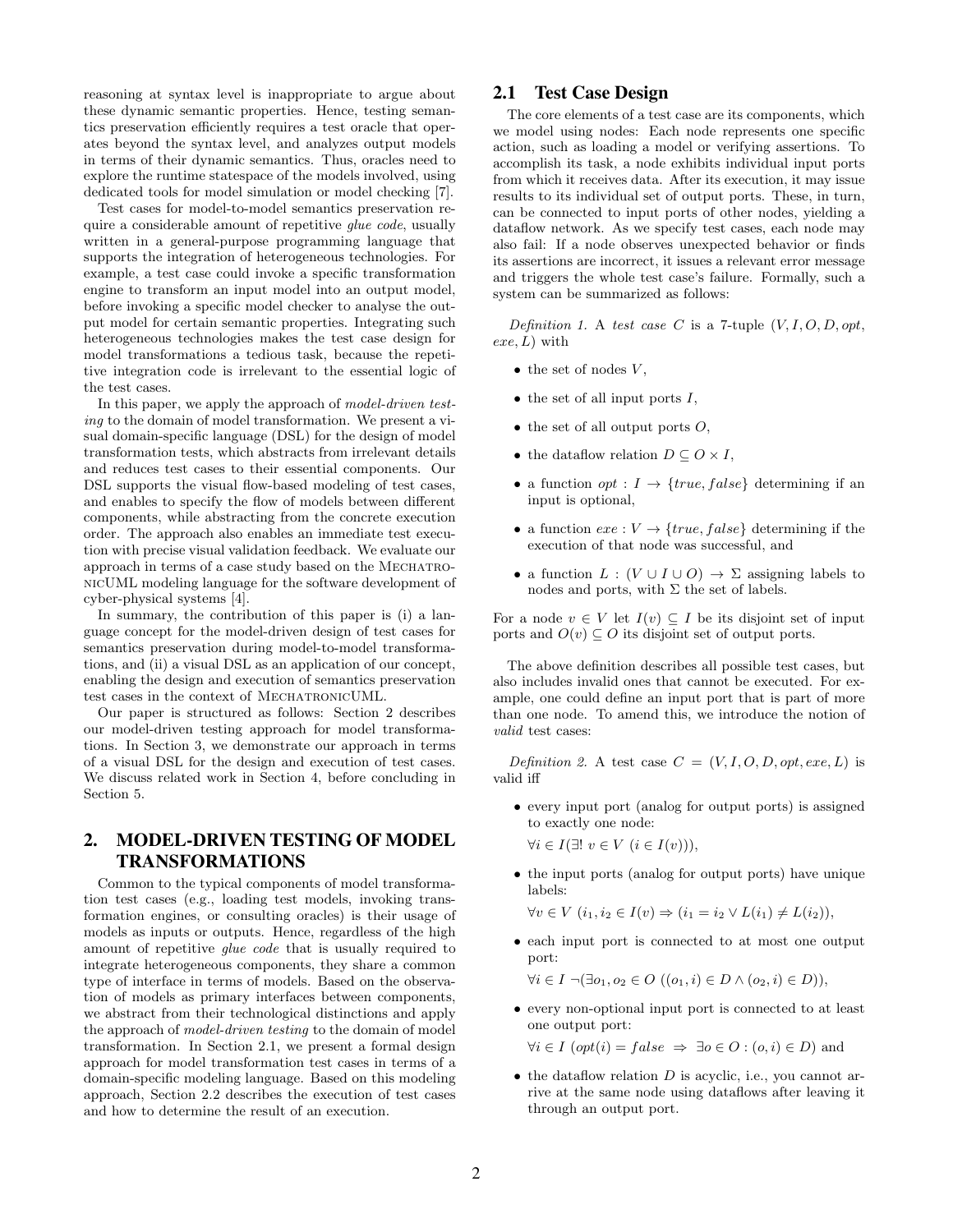

<span id="page-2-2"></span>Figure 1: Different Types of Nodes Used to Test Model Transformations

The number and type of ports as well as the concrete nature of the function  $exe(v)$  of a node  $v \in V$  depend on its type. Figure [1](#page-2-2) shows a variety of node types that we conceived as part of a visual DSL to test model transformations: Loading (a) and saving (b) models is essential, as is executing model transformations (c). A way to specify and output arbitrary strings (d) is required too, mainly to parametrize model-to-model transformations. Also, a model checker should be available (e) and two models should be comparable on a syntactical level (f). Lastly, the results of the model checking and comparison can either be asserted to be a success (g) or a failure (h).

#### <span id="page-2-1"></span>2.2 Execution of Test Cases

Ultimately, all nodes of a test case should be executed. The order of the nodes' execution is not an arbitrary decision, however. One has to take into account the dependencies that are implied by the dataflow relation D.

<span id="page-2-3"></span>Definition 3. A node  $v_2 \in V$  directly depends on  $v_1 \in V$  $(v_1 \rightsquigarrow v_2)$  iff a dataflow  $(o, i) \in D$  with  $o \in O(v_1)$  and  $i \in I(v_2)$  exists. The transitive closure  $\leadsto^*$  of  $\leadsto$  contains all dependencies.

A dependency  $v_1 \leadsto^* v_2$  implies that  $v_1$  has to be executed before  $v_2$ . This is the case whenever a node directly or indirectly requires the output of another one for its own computations. A correct order of execution needs to respect all dependencies imposed by  $\sim^*$  and actually always exists for valid test cases:

<span id="page-2-6"></span>THEOREM 1. For every valid test case  $C = (V, I, O, D, \mathcal{L})$  $opt,exe, L)$  there exists a topological sorting, i.e., a bijective mapping ord :  $V \rightarrow \{1, ..., n\}, n = |V|$ , such that

$$
v_1 \rightsquigarrow^* v_2 \Rightarrow \text{ord}(v_1) < \text{ord}(v_2) \,\,\forall v_1, v_2 \in V \,.
$$

PROOF. The dependency relation  $\rightsquigarrow^*$  defines a strict partial order over  $V$ : It is irreflexive because we required acyclicity in Definition [2,](#page-1-2) and transitive because it is defined as a transitive closure (see Definition [3\)](#page-2-3). Thus, the implied graph  $G = (V, \rightsquigarrow^*)$  is a directed acyclic graph (DAG). For every DAG a topological sorting of its nodes exists, which in particular yields a topological sorting for every valid test case.  $\square$ 

There are various canonical algorithms to calculate such a topological sorting, e.g., by Kahn [\[11\]](#page-5-7). Once a topological sorting has been acquired, a test case can be executed in its entirety. Every node has to finish successfully in order for the whole test case to be regarded a success:

Definition 4. A test case  $C = (V, I, O, D, opt, exe, L)$  with a topological sort ord is successful iff

$$
\bigwedge_{j=1}^n \operatorname{exe}(\operatorname{ord}^{-1}(j)) = \operatorname{true}.
$$

## <span id="page-2-0"></span>3. CASE STUDY

The goal of this case study is to demonstrate that our DSL enables an effective test case design and execution for modelto-model semantics preservation. For evaluating our approach, we consider the MechatronicUML domain-specific modeling language [\[4\]](#page-5-6), which targets the model-driven software development for cyber-physical systems. MECHATROnicUML supports modeling of behavioral contracts for realtime coordination by means of Real-Time Statecharts, a combination of UML statemachines and timed automata. One of the key features of MECHATRONICUML is the verification of these contracts against temporal logic safety properties (e.g., deadlock freedom) by means of model checking. To this end, MechatronicUML provides a modelto-model transformation which translates Real-Time Statecharts into timed automata that can be analyzed by the model checker Uppaal [\[5\]](#page-5-8). In order to ensure reliable results, the transformation needs to preserve the semantics of the input Real-Time Statecharts, i.e., the output timed automata need to be semantically equivalent. In Section [3.1,](#page-2-4) we describe our prototypical implementation of a domainspecific testing language in the context of MECHATRONIC-UML, using Eclipse and a variety of its tools. Afterwards, in Section [3.2,](#page-3-0) we evaluate our approach by testing the model transformation from MechatronicUML to Uppaal for semantics preservation.

#### <span id="page-2-4"></span>3.1 Implementation

The architectural basis is laid out by two separate metamodels which we model using the Eclipse Modeling Framework (EMF, [\[19\]](#page-6-0)). Figure [2](#page-3-1) shows an overview of our architecture. As EMF is a commonly used standard framework for model-driven software development it makes our test case models easily usable, allowing for a straightforward integration with existing software. The execution logic is added to the metamodel by taking advantage of the EMF Valida-tion Framework<sup>[1](#page-2-5)</sup>: We supply our own strategy to calculate a topological sorting (see Theorem [1\)](#page-2-6), which the EMF Validation Framework uses to execute our nodes in the correct order. Furthermore, a graphical editor implementing our

<span id="page-2-5"></span> $^1$ [https://projects.eclipse.org/projects/modeling.](https://projects.eclipse.org/projects/modeling.emf.validation) [emf.validation](https://projects.eclipse.org/projects/modeling.emf.validation)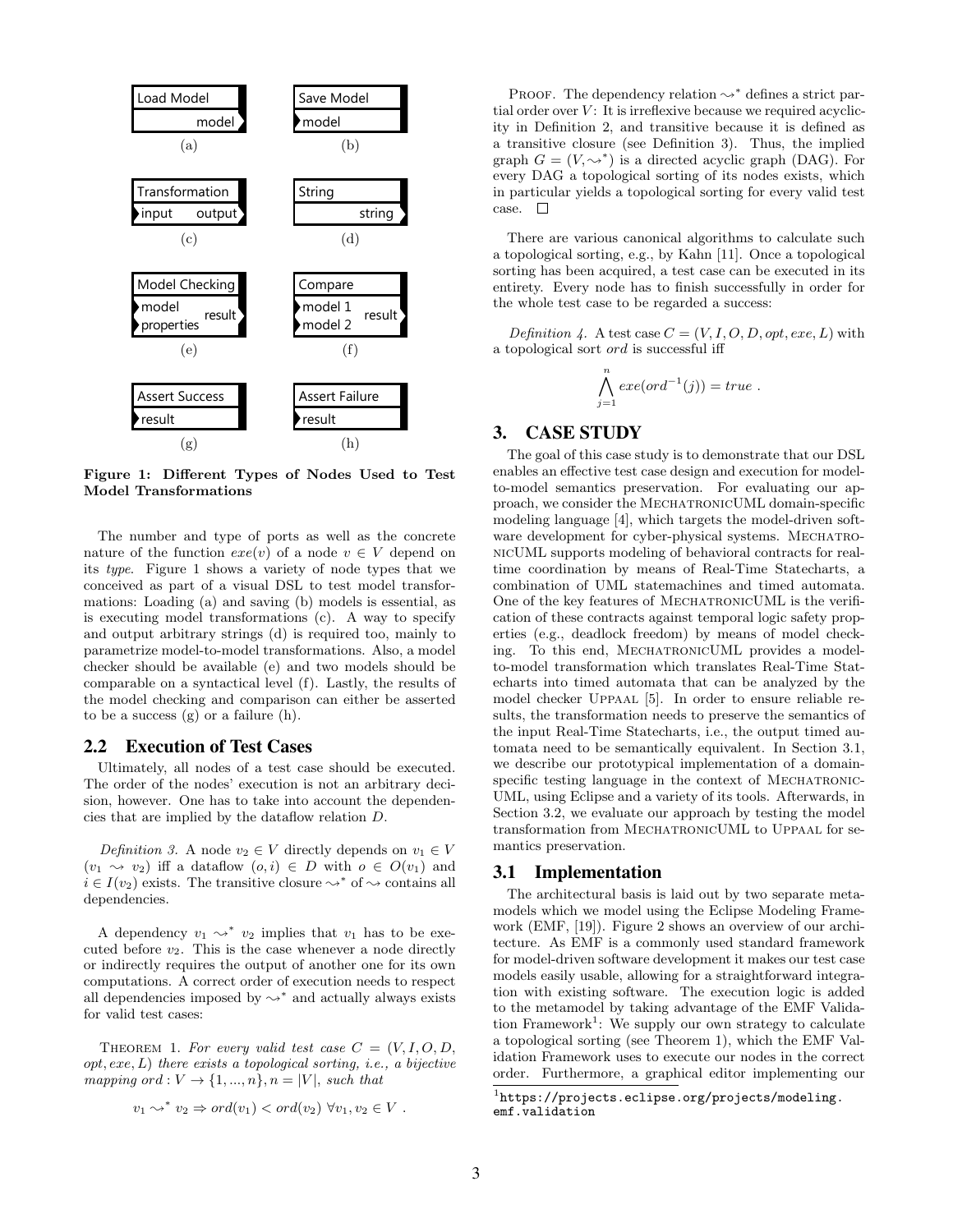

<span id="page-3-1"></span>Figure 2: Relationship Between Components in our Framework's Architecture

concrete syntax (see Figure [1\)](#page-2-2) is realized using the Graphi-cal Modeling Framework<sup>[2](#page-3-2)</sup> (GMF).

One metamodel (labeled Topology) contains all the topological aspects of the test cases, while the other (labeled Behavior) uses a strategy pattern to easily define and implement new node types. They are intertwined such that each topological node has access to its particular set of behavioral instructions. The EMF Validation Framework accesses the topological level to calculate the topological sorting, and afterwards the behavioral level to execute the test case.

The nodes themselves may access any external tool that they need to perform their computations. In our case, we implement the node types given in Figure [1.](#page-2-2) For this we employ QVTo, an Eclipse integration of the QVT Operational Mappings model transformation standard [\[18\]](#page-6-1), Uppaal as an external model checker, and EMF Compare [\[6\]](#page-5-9) to compare arbitrary EMF models. Additionally, our implementation is tailored for use with the MechatronicUML tool suite. It supports the specification of temporal logic properties using a domain-specific variant of the Timed Computation Tree Logic [\[1\]](#page-5-10), called MTCTL, as well as the transformation of MechatronicUML models to Uppaal-compatible timed automata in order to conduct model checking.

## <span id="page-3-0"></span>3.2 Evaluation

The evaluation of our approach is based on the guidelines for case studies by Kitchenham et al. [\[12\]](#page-5-11). We consider four different MechatronicUML software models of interconnected transportation systems (e.g., autonomous cars, trains, or miniature robots). Our models include an overall amount of thirteen contracts for real-time coordination behavior such as overtaking or collision avoidance. All contracts are equipped with temporal logic verification properties expressed using MTCTL. According to the MechatronicUML semantics, all the attached properties hold on the given models. Our expectation is that the transformation from MECHATRONICUML to UPPAAL preserves these semantics. Thus, the evaluation hypothesis for our evaluation is that our approach allows to design test cases which transform the given MECHATRONICUML models to UPPAAL, and then check for semantics preservation by model checking the given properties on the output timed automata. To this end, we also prepare an erroneous variant of our model transformation, which deliberately introduces semantic distortions between input and output model. We regard our hypothesis as fulfilled if the execution of our test cases clearly separates the semantics-preserving model transformation from the semantics-distorting variant.

Figure [3](#page-4-2) illustrates the pattern that we used to design our test cases. Using a Load Model node, we first load one of the exemplary MechatronicUML models which already includes a temporal logic property (meaning that once a certain state x becomes active, the state y will invariably be reached). A String node is used to specify the name of the particular coordination contract to transform in a particular test case. Both nodes act as inputs to a third node of type Transformation, which represents the execution of our model transformation from MechatronicUML to Uppaal using the QVTo engine. The two outputs of the transformation (a network of Uppaal timed automata, and the translated TCTL properties) connect to a node of type Uppaal, which invokes Uppaal's command line verification tool. Finally, we use an Assert Success node to express that the expected model checking result is true for all verified properties.

According to the above pattern, we design one test case for each of the thirteen contracts to test. Initially, the Transformation nodes in all our test cases refer to the semanticspreserving variant of our model transformation from MechatronicUML to Uppaal. After the test case design, we run all our test cases using our integration with the EMF Validation Framework described in Section [3.1.](#page-2-4) We observe that our tests run successfully, as the final Assert Success node in each of our test cases can be executed without any deviations from our specified expectations. In the next step, we redesign all of our test cases to refer to the semantics-distorting variant of our model transformation. Again, we execute all of our test cases and observe the test results. All of our thirteen test cases fail after switching to the semantics-distorting model transformation, because at least one of the specified MTCTL properties can not be ver-

<span id="page-3-2"></span> $^{2}$ <http://www.eclipse.org/modeling/gmp/>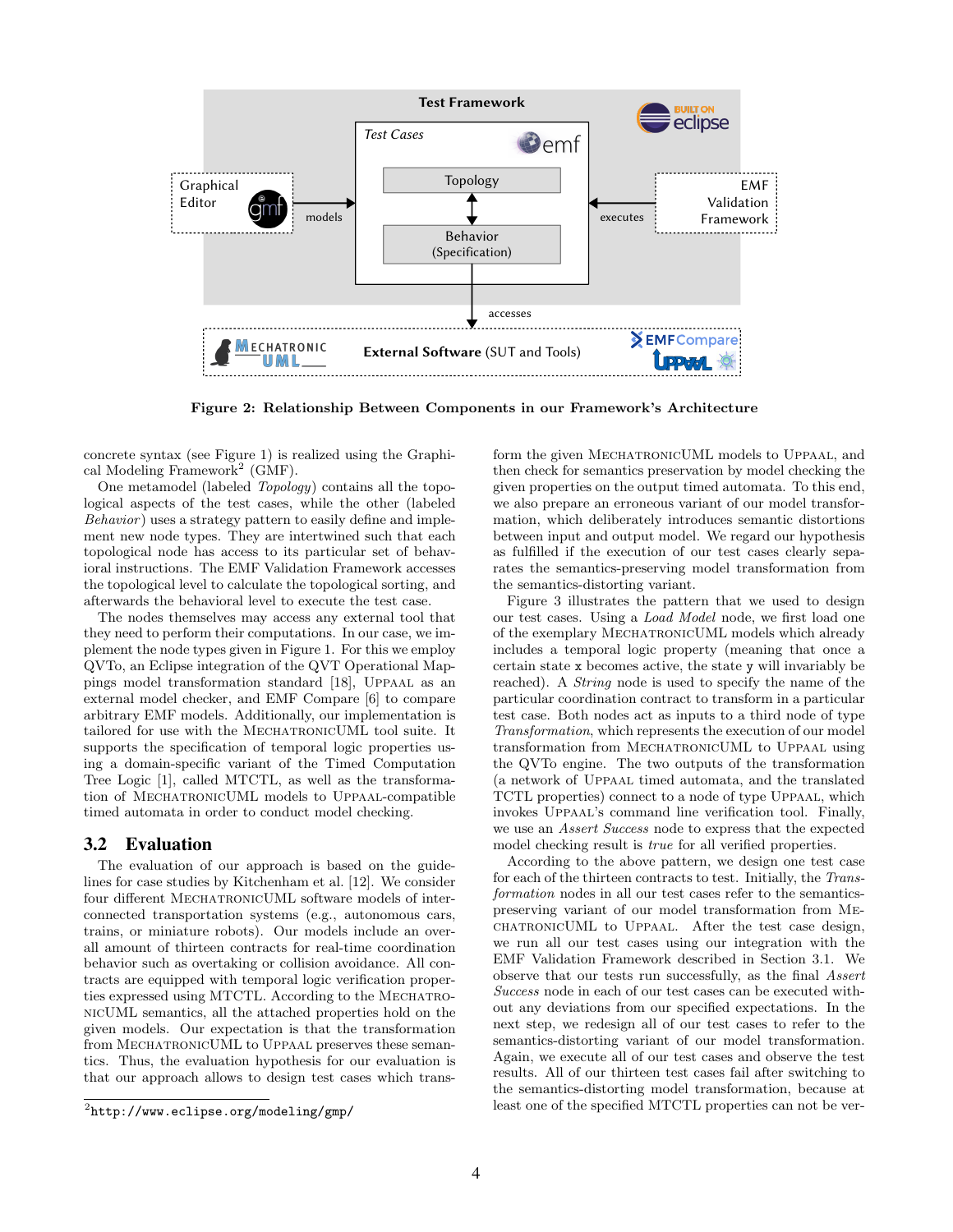

<span id="page-4-2"></span>Figure 3: Failing Test for Semantics Preservation of a Model-to-Model Transformation

ified successfully by the Uppaal model checking. Figure [3](#page-4-2) depicts a failing execution of an exemplary test case. The graphical editor gives a precise feedback, by marking the Assert Success node as the point of failure.

In summary, our case study successfully separates the semantics-preserving model transformation from its semantics-distorting variant. We therefore regard our evaluation hypothesis as fulfilled, and thus conclude that our approach enables the effective testing of model-to-model semantics preservation.

# <span id="page-4-0"></span>4. RELATED WORK

In this section, we discuss related work in terms of existing frameworks for model transformation tests, as well as alternative testing techniques for semantics preservation.

Küster et al. [\[14\]](#page-5-12) describe four test design techniques for the incremental development of model transformations, and discuss their integration into a test framework. Whereas our DSL covers several of these techniques (such as integrity testing against the syntactic constraints induced by the target metamodel, or model comparison against reference outcomes), none of the mentioned techniques explicitly addresses testing at the dynamic semantics level.

García-Domínguez et al. [\[8\]](#page-5-13) present the EUnit framework for testing of model management tasks such as model transformations. Similar to our approach, they enable modeling of executable test cases by means of dataflow networks. In contrast to our approach, the Epsilon Object Language used for the textual specification of test cases is less abstract than our visual DSL. Although the presented framework is highly extensible, the authors do not explicitly address testing at the dynamic semantics level using model checking or comparable techniques.

Model transformation contracts [\[9\]](#page-5-14) represent a contrary approach for testing model transformation outputs at syntax level. In general, a contract consists of syntax constraints over the input/output models, whereas one single constraint may also refer to both models and describe a certain relation between model elements. Thus, a contract may restrict the output model's syntax depending on specific syntactic characteristics of the input model, or vice versa. If the specified

characteristics are stable (i.e., remain unaffected by changes to a transformation which is work in progress), contracts can reduce the number of false positive test failures in comparison to plain model comparison approaches [\[13\]](#page-5-4). Therefore, we regard the specification of contracts as a promising extension to our DSL for test case design. In particular, contracts specified in the scope of a trace model [\[15\]](#page-5-15) could help to define more precise contracts by referring explicitly to the relations between particular input/output elements recorded during a transformation.

Varró and Pataricza [\[20\]](#page-6-2) explicitly address the testing of dynamic semantics preservation by means of model checking. In contrast to our approach, they propose a model checking for both input and output models in order to compare the results. Whereas our DSL basically supports this design technique, model checking an input model given in terms of a DSL requires its dynamic semantics to be fully formalized and operational, which is usually a barrier to a successful implementation of the proposed technique. In comparison, we focus on model checking only the output model.

Narayanan and Karsai [\[17\]](#page-6-3) analyze the semantic equivalence of particular input/output models with respect to a given property. To this end, they check the bisimilarity between particular runtime snapshots, and therefore require an exploration of the runtime statespace for both models. In contrast, whereas our approach explores the statespace of the output model as well, it increases the applicability by employing a general-purpose model checking tool for this task.

## <span id="page-4-1"></span>5. CONCLUSION AND FUTURE WORK

In this paper, we propose a model-driven design approach for semantics preservation tests in the scope of model-tomodel transformations. We provide a concept for a domainspecific modeling language, which abstracts from the repetitive code required to integrate different technologies for loading test models, invoking transformation engines, or consulting oracles. Our modeling approach also enables the test execution with appropriate validation feedback.

Our case study reports the successful implementation of the aforementioned language concept in terms of a test de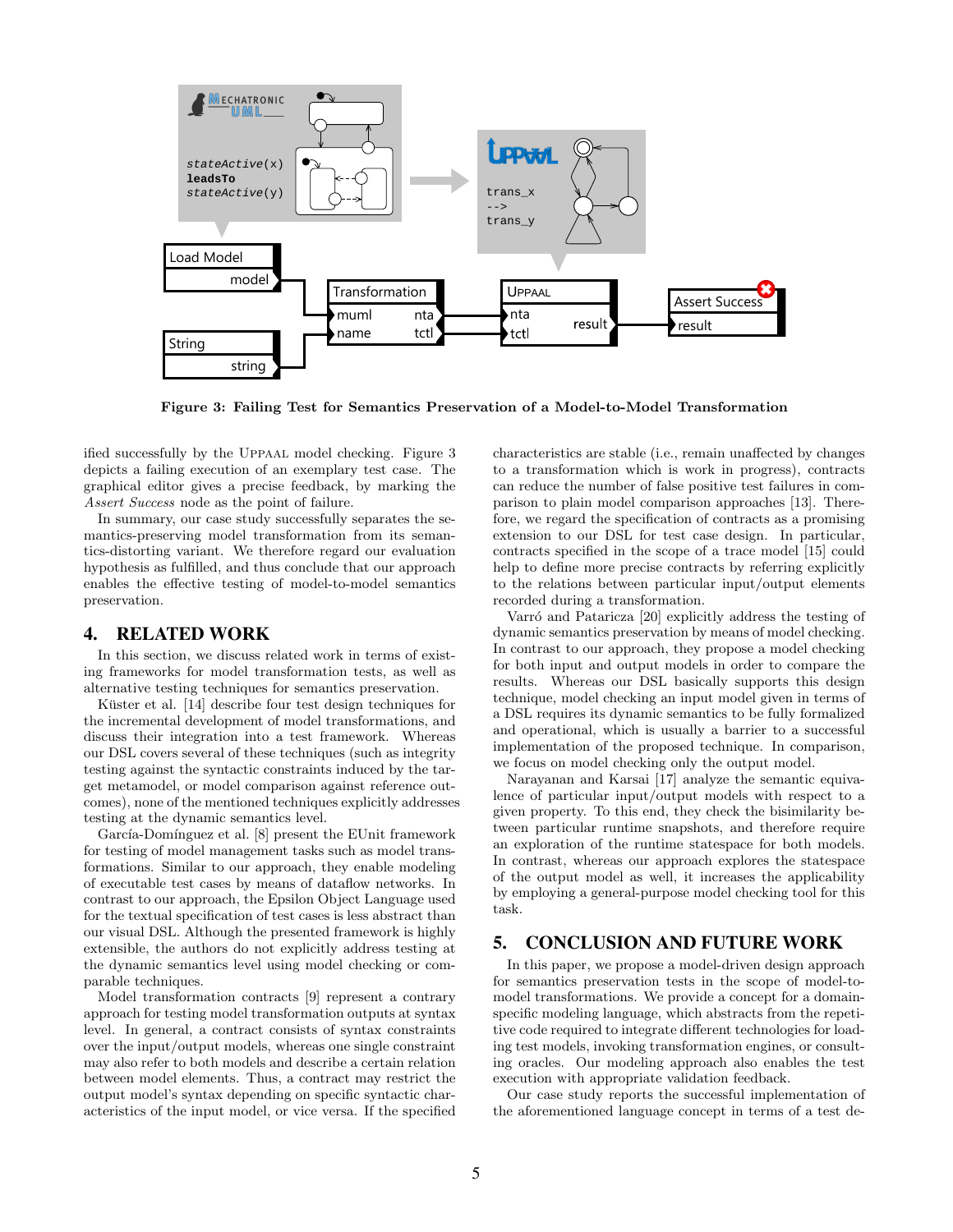sign language in the context of MECHATRONICUML, a domain-specific modeling language for the software development of cyber-physical systems. We design a range of test cases including the transformation from MechatronicUML to timed automata, and the verification of particular temporal logic properties on these automata, using the Uppaal model checker as test oracle. The execution of these test cases successfully separates the semantics-preserving model transformation from a semantics-distorting variant.

Design engineers for test cases benefit from our approach, as they require less effort to create executable test cases that integrate different technologies. Both our language concept and implementation are highly extensible in terms of different transformation engines/languages, or alternative tools used as oracles.

Future work on our approach encompasses the integration of alternative testing techniques to our DSL. As discussed in Section [4,](#page-4-0) model transformation contracts [\[9\]](#page-5-14) represent a promising approach towards testing model transformations by specifying syntactic relations between input/output models. Especially promising is the approach of specifying such contracts in the scope of a trace model [\[15\]](#page-5-15), which explicitly relates particular input/output elements and therefore enables a more precise contract definition. Additionally, future work includes design support for parametrized test cases, differing only in terms of their particular input data. Our evaluation demonstrated that test case design often reduces to a common pattern, such that designers highly benefit from a parametrized approach.

## 6. ACKNOWLEDGMENTS

We thank Stefan Dziwok for providing test models for our case study. Christopher Gerking is member of the PhD program "Design of Flexible Work Environments – Human-Centric Use of Cyber-Physical Systems in Industry 4.0", supported by the federal state of North Rhine-Westphalia.

## 7. REFERENCES

- <span id="page-5-10"></span>[1] R. Alur, C. Courcoubetis, and D. L. Dill. Model-checking in dense real-time. Information and Computation, 104(1):2–34, 1993.
- <span id="page-5-1"></span>[2] B. Baudry, T. Dinh-Trong, J.-M. Mottu, D. Simmonds, R. France, S. Ghosh, F. Fleurey, and Y. Le Traon. Model transformation testing challenges. In H. Eichler and T. Ritter, editors, Proceedings of the ECMDA Workshop on Integration of Model Driven Development and Model Driven Testing. Fraunhofer IRB, 2006.
- <span id="page-5-2"></span>[3] B. Baudry, S. Ghosh, F. Fleurey, R. B. France, Y. Le Traon, and J. Mottu. Barriers to systematic model transformation testing. Communications of the ACM, 53(6):139–143, 2010.
- <span id="page-5-6"></span>[4] S. Becker, S. Dziwok, C. Gerking, C. Heinzemann, W. Schäfer, M. Meyer, and U. Pohlmann. The MechatronicUML method: Model-driven software engineering of self-adaptive mechatronic systems. In P. Jalote, L. Briand, and A. van der Hoek, editors, 36th International Conference on Software Engineering (ICSE Companion 2014), pages 614–615, New York, 2014. ACM.
- <span id="page-5-8"></span>[5] J. Bengtsson, K. G. Larsen, F. Larsson, P. Pettersson, and W. Yi. Uppaal – a tool suite for automatic

verification of real-time systems. In R. Alur, T. A. Henzinger, and E. D. Sontag, editors, Hybrid Systems III, volume 1066 of LNCS, pages 232–243, Berlin/Heidelberg, 1996. Springer.

- <span id="page-5-9"></span>[6] C. Brun and A. Pierantonio. Model differences in the Eclipse Modelling Framework. CEPIS Upgrade, 9(2):29–34, Apr. 2008.
- <span id="page-5-5"></span>[7] E. M. Clarke, O. Grumberg, and D. A. Peled. Model Checking. MIT Press, Cambridge/London, 2000.
- <span id="page-5-13"></span>[8] A. García-Domínguez, D. S. Kolovos, L. M. Rose, R. F. Paige, and I. Medina-Bulo. EUnit: A unit testing framework for model management tasks. In J. Whittle, T. Clark, and T. Kühne, editors, *Model* Driven Engineering Languages and Systems, 14th International Conference, MODELS 2011, volume 6981 of LNCS, pages 395–409, Berlin/Heidelberg, 2011. Springer.
- <span id="page-5-14"></span>[9] M. Gogolla and A. Vallecillo. Tractable model transformation testing. In R. B. France, J. M. Küster, B. Bordbar, and R. F. Paige, editors, Modelling Foundations and Applications, 7th European Conference, ECMFA 2011, volume 6698 of LNCS, pages 221–235, Berlin/Heidelberg, 2011. Springer.
- <span id="page-5-0"></span>[10] M. Hülsbusch, B. König, A. Rensink, M. Semenyak, C. Soltenborn, and H. Wehrheim. Showing full semantics preservation in model transformation – a comparison of techniques. In D. Méry and S. Merz, editors, Integrated Formal Methods, 8th International Conference, IFM 2010, volume 6396 of LNCS, pages 183–198, Berlin/Heidelberg, 2010. Springer.
- <span id="page-5-7"></span>[11] A. B. Kahn. Topological sorting of large networks. Communications of the ACM,  $5(11)$ :558-562, Nov. 1962.
- <span id="page-5-11"></span>[12] B. Kitchenham, L. Pickard, and S. L. Pfleeger. Case studies for method and tool evaluation. IEEE Software, 12(4):52–62, July 1995.
- <span id="page-5-4"></span>[13] D. S. Kolovos, R. F. Paige, and F. A. Polack. Model comparison: A foundation for model composition and model transformation testing. In Proceedings of the 2006 International Workshop on Global Integrated Model Management, pages 13–20, New York, 2006. ACM.
- <span id="page-5-12"></span>[14] J. M. Küster, T. Gschwind, and O. Zimmermann. Incremental development of model transformation chains using automated testing. In A. Schurr and ¨ B. Selic, editors, Model Driven Engineering Languages and Systems, 12th International Conference, MODELS 2009, volume 5795 of LNCS, pages 733–747, Berlin/Heidelberg, 2009. Springer.
- <span id="page-5-15"></span>[15] N. D. Matragkas, D. S. Kolovos, R. F. Paige, and A. Zolotas. A traceability-driven approach to model transformation testing. In B. Baudry, J. Dingel, L. Lucio, and H. Vangheluwe, editors, Proceedings of the Second Workshop on the Analysis of Model Transformations, (AMT 2013), volume 1077 of CEUR Workshop Proceedings, 2013.
- <span id="page-5-3"></span>[16] J.-M. Mottu, B. Baudry, and Y. Le Traon. Model transformation testing: oracle issue. In 2008 IEEE International Conference on Software Testing, Verification and Validation Workshop (ICSTW'08), pages 105–112. IEEE, 2008.